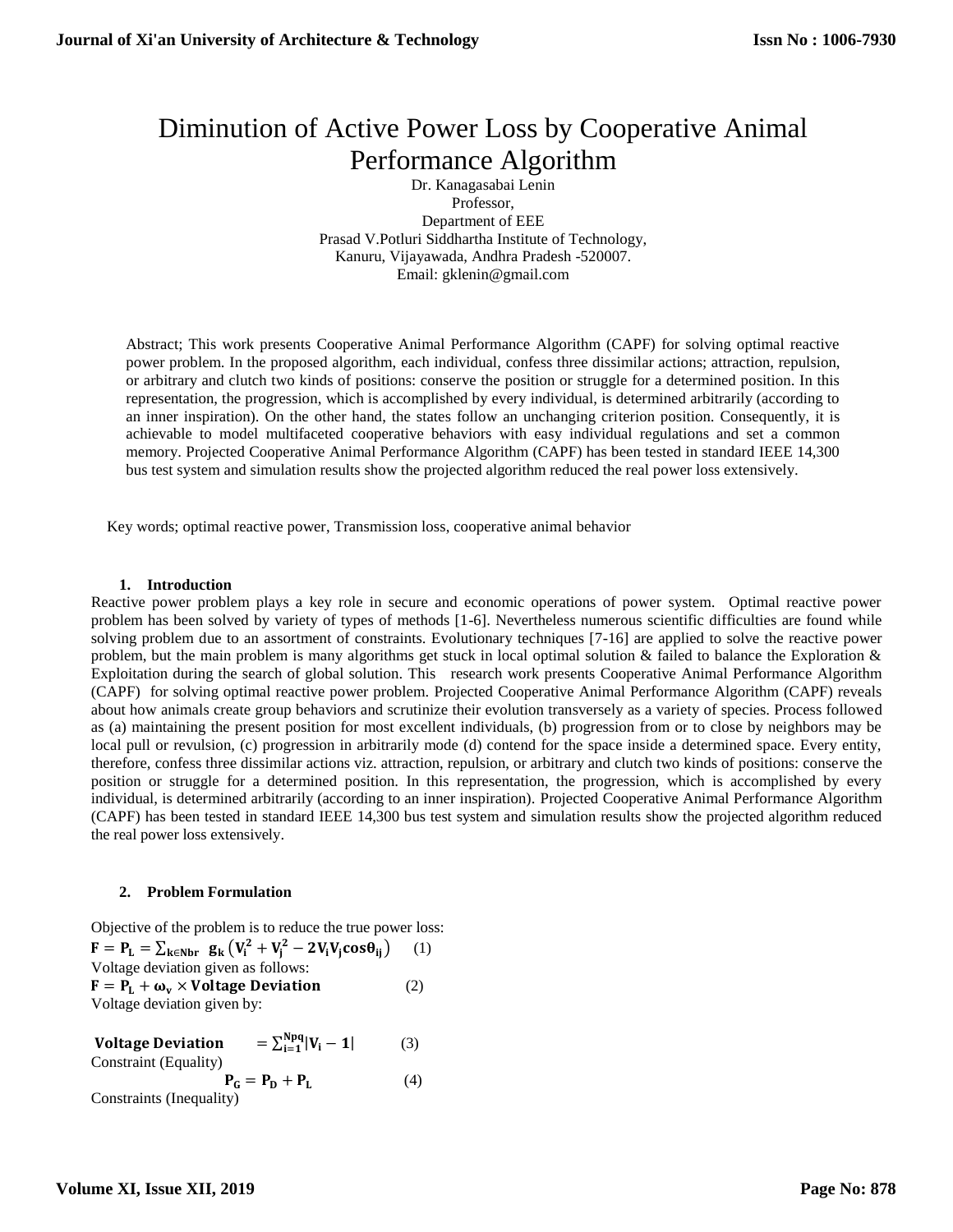$$
P_{gslack}^{\min} \le P_{gslack} \le P_{gslack}^{\max}
$$
\n
$$
Q_{gi}^{\min} \le Q_{gi} \le Q_{gi}^{\max}, i \in N_g \qquad (6)
$$
\n
$$
V_i^{\min} \le V_i \le V_i^{\max}, i \in N \qquad (7)
$$
\n
$$
T_i^{\min} \le T_i \le T_i^{\max}, i \in N_T \qquad (8)
$$
\n
$$
Q_c^{\min} \le Q_c \le Q_c^{\max}, i \in N_C \qquad (9)
$$

### **3. Cooperative Animal performance Algorithm**

Projected Cooperative Animal Performance Algorithm (CAPF) reveals about how animals create group behaviors and scrutinize their evolution transversely as a variety of species. Process followed as (a) maintaining the present position for most excellent individuals, (b) progression from or to close by neighbors may be local pull or revulsion, (c) progression in arbitrarily mode (d) contend for the space inside a determined space. Every entity, therefore, confess three dissimilar actions viz. attraction, repulsion, or arbitrary and clutch two kinds of positions: conserve the position or struggle for a determined position. In this representation, the progression, which is accomplished by every individual, is determined arbitrarily (according to an inner inspiration). On the other hand, the states follow an unchanging criterion position. Consequently, it is achievable to model multifaceted cooperative behaviors with easy individual regulations and set a common memory. Memory is alienated into two diverse elements, one for preserving the most excellent locations at each creation (N*g*) and the other to store the most excellent historical positions in the period of the absolute evolutionary progression  $(N_h)$ . main formulations based on a. Maintain the position of the most excellent individuals , b. Shift from or to close by neighbors (local

pull and revulsion) , c. Shift arbitrarily, d. Contend for the space inside for a resolute distance (modernize the memory). At first initialize a set B of Np (number of population) animal positions  $(\mathbf{B} = {\mathbf{b}}1, \mathbf{b}2, \dots, \mathbf{b}N_p)$ . Every animal location **b***i* is a *D*-dimensional vector which contains the parameter values. Such values are arbitrarily and consistently dispersed between the specific lower preliminary parameter bound  $b_j^{low}$  and the higher preliminary parameter bound  $b_j^{high}$ .

b j, i = 
$$
b_j^{low}
$$
 + random (0,1) .  $(b_j^{high} - b_j^{low})$ ; j = 1,2,......, D; i = 1,2,......, Np (10)

All the preliminary positions **B** are arranged according to the fitness function value to figure out a new-fangled individual set  $Y = \{y_1, y_2, \ldots, y_N\}$ , and the most excellent *B* positions can be stored them in the memory  $N_g$  and  $N_h$ . The reality is that t both memories share the similar information that will be allowed in the preliminary stage. Specific animal group is employed as an evolutionary procedure in the approach. In this procedure, the first *B* elements ( $\{b1, b2, \ldots, b_B\}$ ), of the new-fangled animal position set **B**, are engendered. Such positions are calculated by the value restricted within the historical memory  $N_h$ , in view of a small arbitrary perturbation in the region around. This process is indicated by:

$$
b_1 = n_h^l + v \tag{11}
$$

While  $n_h^l$  symbolize the *l*-element of the historical memory  $N_h$ . **v** is a arbitrary vector with a miniature enough length. A consistent arbitrary number  $r_m$  is engendered inside the range [0, 1]. If  $r_m$  is smaller than the threshold TH, then a resolute individual position is attracted or repelled by taking into account the adjoining most excellent historical position within the group (adjoining position in  $N_h$ ); or else, it is attracted or repelled to/from the adjoining most excellent location within the group for the present generation (adjoining position in **N***g*). Consequently such operation can be represented by:

$$
b_i =\n \begin{cases}\n y_i & \pm r \cdot (n_h^{nearest} - y_i) & \text{with probability TH} \\
y_i & \pm r \cdot (n_g^{nearest} - y_i) & \text{with probability } (1 - TH)\n \end{cases}\n \tag{12}
$$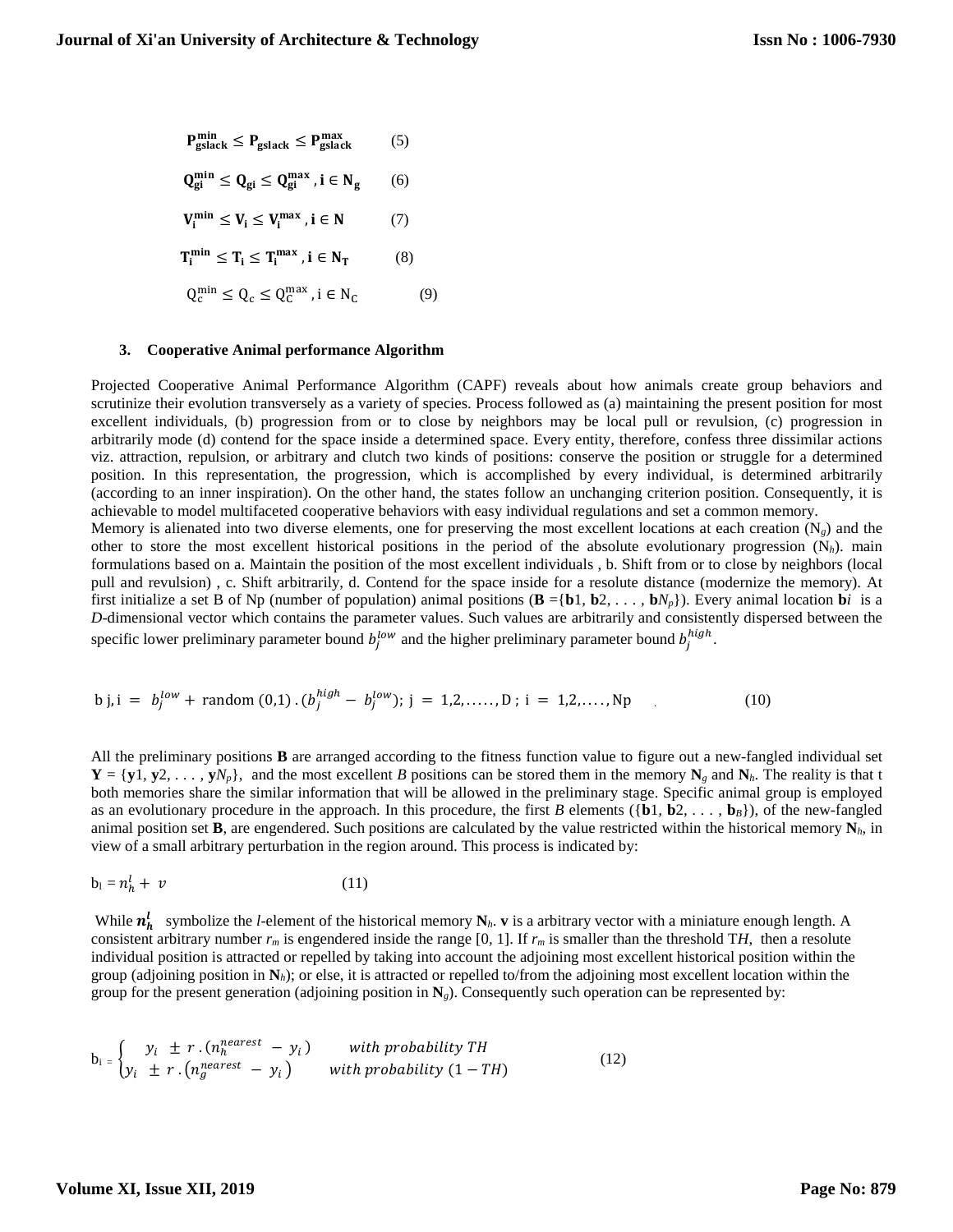Where  $i \in \{B+1, B+2, \ldots, N_p\}$ ,  $n_h^{nearest}$  and  $n_g^{nearest}$  represent the adjoining elements of  $N_h$  and  $N_g$  to  $y_i$ , while *r* is a arbitrary number  $[-1, 1]$ . Consequently, if  $r > 0$ , the individual position **y***i* is attracted to the position  $n_h^{nearest}$  or  $n_g^{nearest}$  or else such progression is measured as a revulsion. Under probability *Py*, one animal arbitrarily change its position and denoted by

$$
b_i = \begin{cases} r & \text{with probability } Py \\ y_i & \text{with probability } (1 - Py) \end{cases}
$$
 (13)

In the projected algorithm, the historical memory  $N_h$  is modernized by taking into account of the subsequent process; Step a.  $N_h$ ,  $N_g$  elements are combined into  $N_U (N_U = N_h \cup N_g)$ . Step b. Every element  $m_u^i$  of the memory  $N_U$  is compared couple wise to the left over memory elements  $(\{n_u^1, n_u^2, \ldots n_u^{2B-1}\}\)$ . When the distance between both elements is less than  $\rho$ , then the element receiving an improved performance in the fitness function evaluation and others will be removed. Step c. Commencing from the ensuing elements of  $N_U$  (from Step b), it is chosen the *B* as most excellent value to construct the newfangled **N***h*. Memory elements are considered with solutions that clutch the most excellent fitness value inside the area "*ρ"* distance. Process perks up the exploration capability by integrating the information of the previously established probable solutions throughout the algorithm's development. Most common, the value of  $\rho$  depends on the dimension of the exploration space. A gigantic value of *ρ* perks up the exploration capability of the algorithm even though it yields an inferior convergence rate and *ρ* value, calculated by:

$$
\rho = \frac{\prod_{j=1}^{D} (b_j^{high} - b_j^{low})}{10 \cdot D} \tag{14}
$$

*Step a.* Initialize the parameters

*Step b.* Engender arbitrarily the position of set B by equation b j, i =  $b_j^{low}$  + random (0,1).  $(b_j^{high} - b_j^{low})$ *Step c.* Arrange B with reference to the objective function to construct  $Y = \{y1, y2, \dots yNp\}$ . By using the objective function Fitness evaluations of the animals of the problem has been done based on the results of Newton–Raphson power flow analysis

*Step d.* Pick the primary *B* positions of Y and accumulate them into the memory  $N_g$ .

*Step e.* Modernize the value of  $N_h$  and in the first iteration it is maintained that :  $N_h = N_g$ ).

*Step f.* Engender the first *B* positions from the new-fangled solution set B ({b1, b2, . . . , b<sub>B</sub>}).Such position match up to the elements of N<sub>h</sub> creating a small arbitrary perturbation in the region,  $b_l = n_h^l + v$ 

*Step g.* Engender the remaining B elements by using attraction, repulsion and arbitrary movements.

*Step h*. Modernize the parameter values

*Step i.* Check for the constraints of the problem

*Step j.* When Number of Iterations is completed the procedure will be stopped; or else, go back to Step c. *Step k* . Most excellent value in  $N_h$  symbolizes the global solution.

#### **4. Simulation results**

At first in standard IEEE 14 bus system the validity of the proposed Cooperative Animal Performance Algorithm (CAPF) has been tested & comparison results are presented in Table 1.

| Control variables | <b>ABCO</b> [19] | $IABCO$ [19] | CAPF |
|-------------------|------------------|--------------|------|
|                   | 1.06             | 1.05         | 1.02 |
| V                 | 1.03             | 1.05         |      |
| V٩                | በ ዓጻ             | 1.03         |      |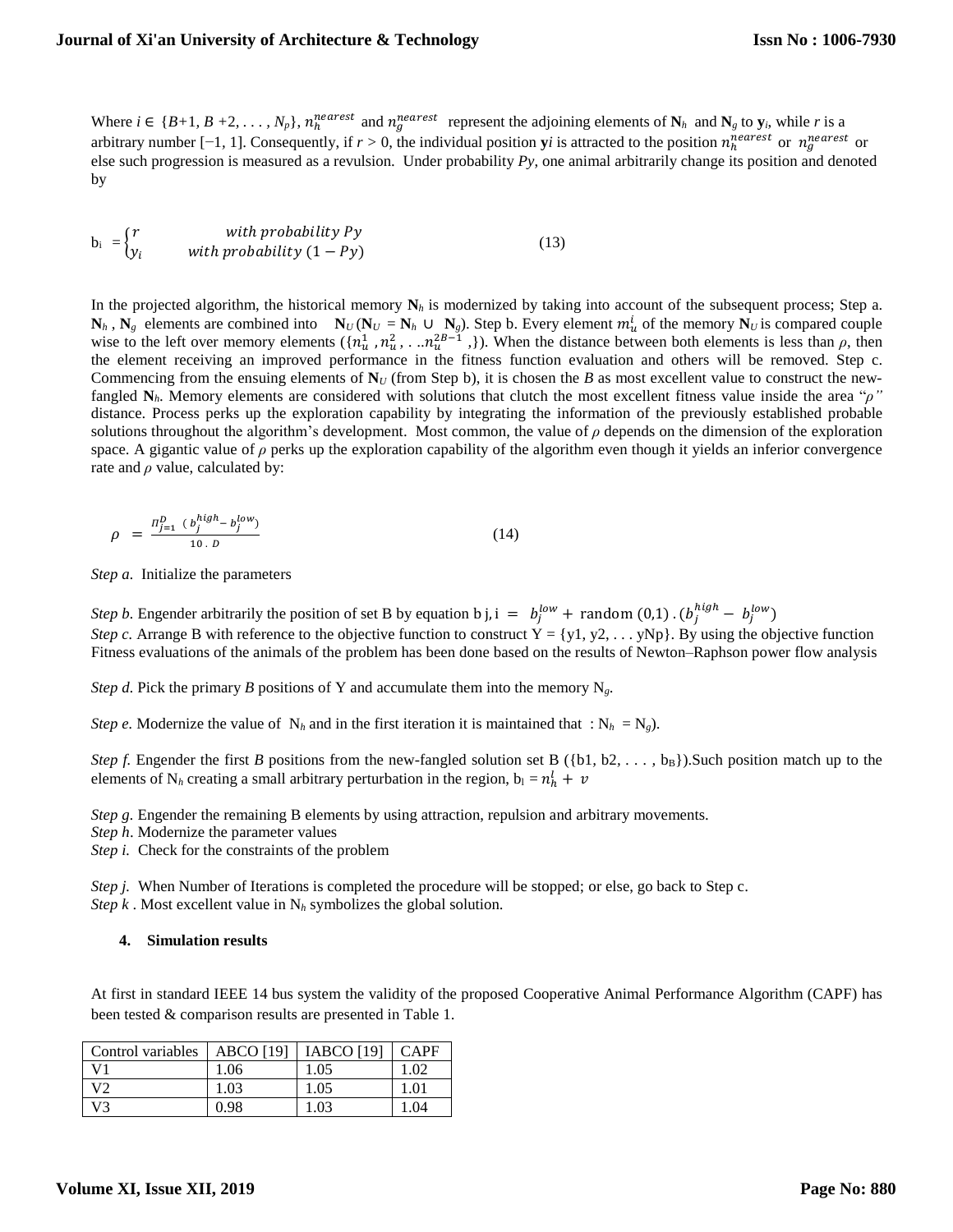| V <sub>6</sub>  | 1.05    | 1.05    | 1.00   |
|-----------------|---------|---------|--------|
| V8              | 1.00    | 1.04    | 0.90   |
| Q9              | 0.139   | 0.132   | 0.100  |
| T <sub>56</sub> | 0.979   | 0.960   | 0.900  |
| T <sub>47</sub> | 0.950   | 0.950   | 0.900  |
| T49             | 1.014   | 1.007   | 1.000  |
| Ploss (MW)      | 5.92892 | 5.50031 | 4.1896 |

Then IEEE 300 bus system [18] is used as test system to validate the performance of the Cooperative Animal Performance Algorithm (CAPF).Table 2 shows the comparison of real power loss obtained after optimization.

Table 2 Comparison of Real Power Loss

| Parameter  | Method   | EGA | Method   | EEA | Method   | <b>CSA</b> | CAPF     |
|------------|----------|-----|----------|-----|----------|------------|----------|
|            | [21]     |     | [21]     |     | [20]     |            |          |
| PLOSS (MW) | 646.2998 |     | 650.6027 |     | 635.8942 |            | 619.9982 |

### **5. Conclusion**

In this work Cooperative Animal Performance Algorithm (CAPF) has been successfully solved the optimal reactive power problem. Memory elements are considered with solutions that clutch the most excellent fitness value inside the area "*ρ"* distance. Process perks up the exploration capability by integrating the information of the previously established probable solutions throughout the algorithm's development. Projected Cooperative Animal Performance Algorithm (CAPF) has been tested in standard IEEE 14,300 bus test system and simulation results show the projected algorithm reduced the real power loss extensively.

## **REFERENCES**

- 1. K. Y. Lee.(1984). "Fuel-cost minimisation for both real and reactive-power dispatches," *Proceedings Generation, Transmission and Distribution Conference*, vol/issue: 131(3), pp. 85-93.
- 2. N. I. Deeb.(1998). "An efficient technique for reactive power dispatch using a revised linear programming approach," *Electric Power System Research*, vol/issue: 15(2), pp. 121–134.
- 3. M. R. Bjelogrlic, M. S. Calovic, B. S. Babic. (1990). "Application of Newton's optimal power flow in voltage/reactive power control", IEEE Trans Power System, vol. 5, no. 4, pp. 1447-1454.
- 4. S. Granville.(1994). "Optimal reactive dispatch through interior point methods," *IEEE Transactions on Power System*, vol/issue: 9(1), pp. 136–146. http://dx.doi.org/10.1109/59.317548
- 5. N. Grudinin.(1998). "Reactive power optimization using successive quadratic programming method," *IEEE Transactions on Power System*, vol/issue: 13(4), pp. 1219–1225. http://dx.doi.org/10.1109/59.736232
- 6. Wei Yan, J. Yu, D. C. Yu , K. Bhattarai.(2006). "A new optimal reactive power flow model in rectangular form and its solution by predictor corrector primal dual interior point method", *IEEE Trans. Pwr. Syst*.,vol.21,no.1,pp.61-67. http://dx.doi.org/10.1109/TPWRS.2005.861978